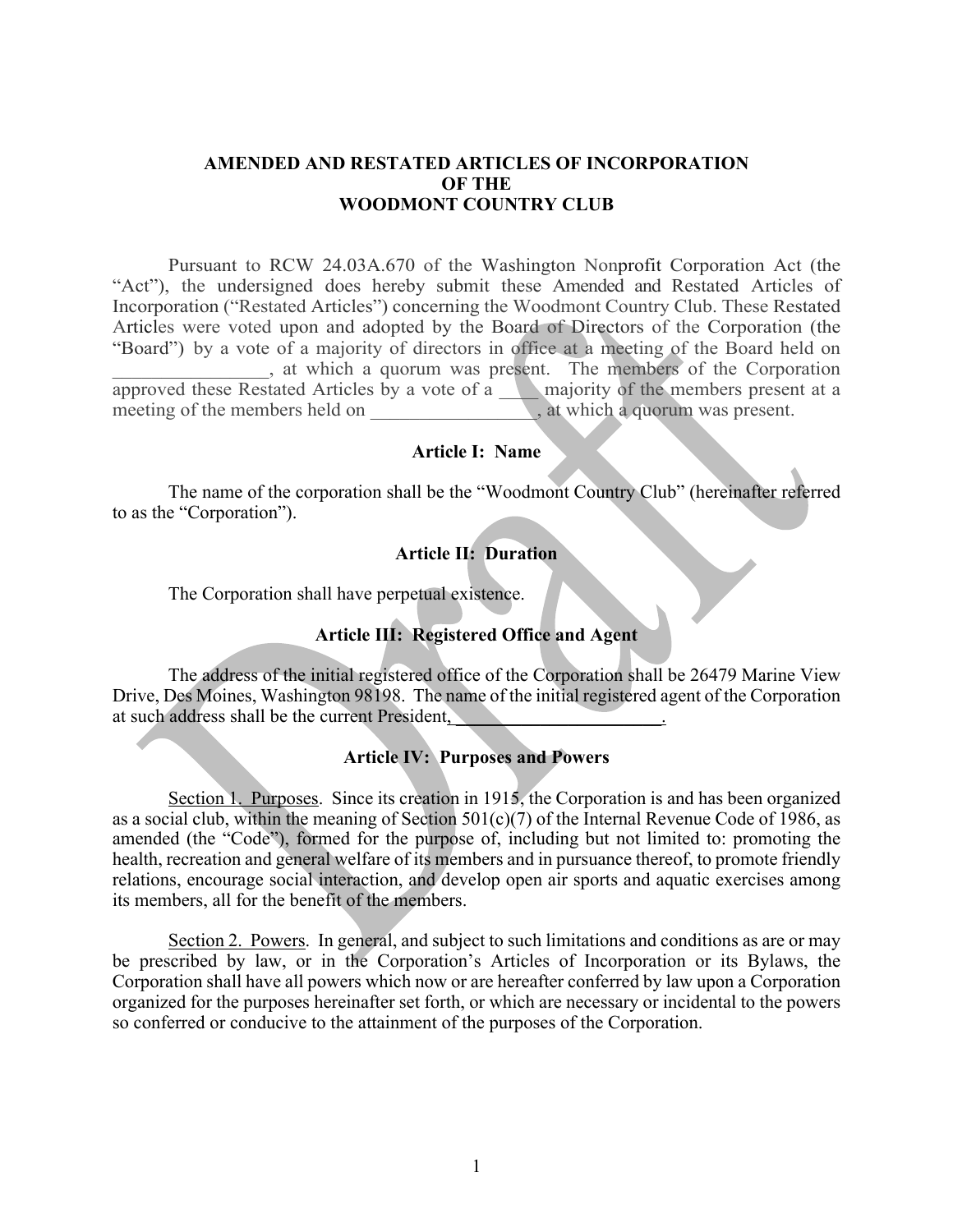#### **Article V: Limitations**

Section 1. The Corporation is not formed for pecuniary profit or financial gain, and no part of its net earnings, profit or income is distributable to, or shall inure to the benefit of any director, officer, or member of the Corporation or any private individual except that the Corporation shall be authorized and empowered to pay reasonable compensation for services rendered (unless otherwise provided in the Corporation's Bylaws), and to make payments and distributions in furtherance of the purposes of the Corporation and subject to the limitations of this Article IV, and otherwise to the extent permitted under Section  $501(c)(7)$  of the Internal Revenue Code of 1986, as amended (the "Code").

Section 2. Upon the dissolution of the Corporation or its winding up, after paying or making adequate provision for the payment of all the liabilities of the Corporation, all the remaining assets of the Corporation shall be distributed as determined by the Board of Directors, with some or all of such assets distributed to: the members of the Corporation on an equal basis; a  $501(c)(3)$  organization; or a governmental entity.

Section 3. Notwithstanding any other provisions of these Articles, the Corporation shall not conduct, or carry-on activities not permitted to be conducted or carried on by an organization exempt under Section 501(c)(7) of the Code.

## **Article VI: Members**

Consistent with the Washington Nonprofit Corporation Act, the Corporation shall have members with the rights and benefits set forth in the Corporation's Bylaws, which shall control over other definition(s) of member(s) as such term may appear in the Act.

### **Article VII: Directors**

The business affairs of the Corporation shall be governed by a Board of Directors, which may be referenced as a Board of Trustees in the Bylaws, which shall be read to mean the same thing. The number of such directors shall be fixed in the Corporate Bylaws, subject to change from time to time by amending the Corporate Bylaws. The powers and duties, qualifications, officers, terms of office, manner of election, time, and criteria for removal of directors shall be as set forth in the Bylaws of the Corporation.

### **Article VIII: Director Liability Limitations**

A director shall have no liability to the Corporation for monetary damages for conduct as a director, except for acts or omissions that involve intentional misconduct by the director, or a knowing violation of law by a director, where the director votes or assents to a distribution which is unlawful or violates the requirements of these articles of incorporation, or for any transaction from which the director will personally receive a benefit in money, property, or services to which the director is not legally entitled. If the Washington Nonprofit Corporation Act is hereafter amended to authorize corporate action further eliminating or limiting the personal liability of directors, then the liability of a director shall be eliminated or limited to the full extent permitted by the Washington Nonprofit Corporation Act, as so amended. Any repeal or modification of this Article shall not adversely affect any right or protection of a director of the Corporation existing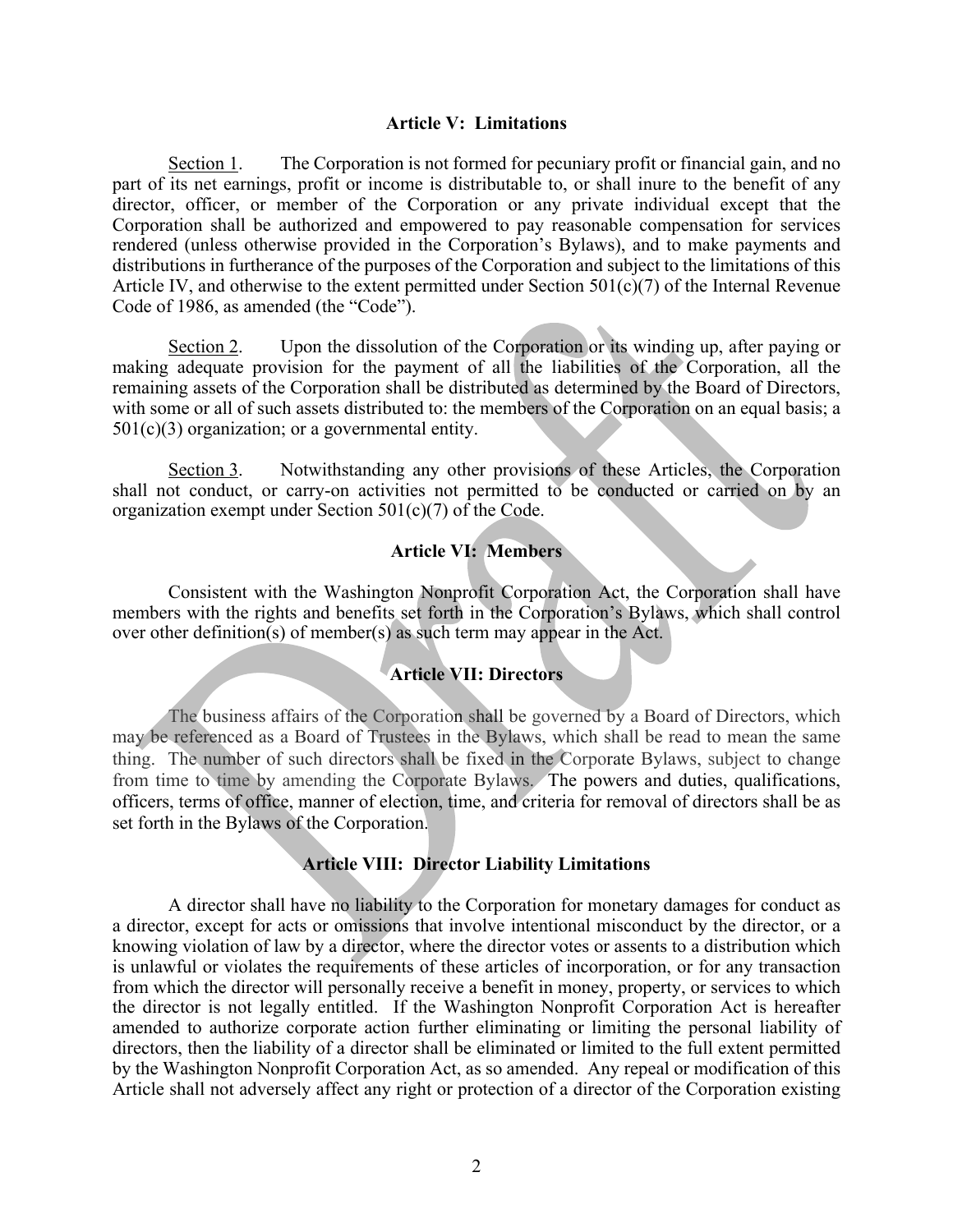at the time of such repeal or modification for or with respect to an act or omission of such director occurring prior to such repeal or modification.

### **Article IX: Indemnification**

Section 1. Right to Indemnification. Each person who was, or is threatened to be made a party to or is otherwise involved (including, without limitation, as a witness) in any actual or threatened action, suit or proceeding, whether civil, criminal, administrative or investigative, by reason of the fact that he or she is or was a director or officer of the Corporation or, while a director or officer, he or she is or was serving at the request of the Corporation as a director, trustee, officer, employee or agent of another corporation or of a partnership, joint venture, trust or other enterprise, including service with respect to employee benefit plans, whether the basis of such proceeding is alleged action in an official capacity as a director, trustee, officer, employee or agent or in any other capacity while serving as a director, trustee, officer, employee or agent, shall be indemnified and held harmless by the Corporation, to the full extent permitted by applicable law as then in effect, against all expense, liability and loss (including attorney's fees, judgments, fines, ERISA excise taxes or penalties and amounts to be paid in settlement) actually and reasonably incurred or suffered by such person in connection therewith, and such indemnification shall continue as to a person who has ceased to be a director, trustee, officer, employee or agent and shall inure to the benefit of his or her heirs, executors and administrators; provided, however, that except as provided in Section 2 of this Article with respect to proceedings seeking solely to enforce rights to indemnification, the Corporation shall indemnify any such person seeking indemnification in connection with a proceeding (or part thereof) initiated by such person only if such proceeding (or part thereof) was authorized by the board of directors of the Corporation. The right to indemnification conferred in this Section 1 shall be a contract right and shall include the right to be paid by the Corporation the expenses incurred in defending any such proceeding in advance of its final disposition; provided, however, that the payment of such expenses in advance of the final disposition of a proceeding shall be made only upon delivery to the Corporation of an undertaking, by or on behalf of such director or officer, to repay all amounts so advanced if it shall ultimately be determined that such director or officer is not entitled to be indemnified under this Section 1 or otherwise.

Section 2. Right of Claimant to Bring Suit. If a claim for which indemnification is required under Section 1 of this Article is not paid in full by the Corporation within sixty (60) days after a written claim has been received by the Corporation, except in the case of a claim for expenses incurred in defending a proceeding in advance of its final disposition, in which case the applicable period shall be twenty (20) days, the claimant may at any time thereafter bring suit against the Corporation to recover the unpaid amount of the claim and, to the extent successful in whole or in part, the claimant shall be entitled to be paid also the expense of prosecuting such claim. The claimant shall be presumed to be entitled to indemnification under this Article upon submission of a written claim (and, in an action brought to enforce a claim for expenses incurred in defending any proceeding in advance of its final disposition, where the required undertaking has been tendered to the Corporation), and thereafter the Corporation shall have the burden of proof to overcome the presumption that the claimant is not so entitled. Neither the failure of the Corporation (including its board of directors, independent legal counsel or its members, if any) to have made a determination prior to the commencement of such action that indemnification of or reimbursement or advancement of expenses of the claimant is proper in the circumstances nor an actual determination by the Corporation (including its board of directors, independent legal counsel or its members, if any) that the claimant is not entitled to indemnification or to the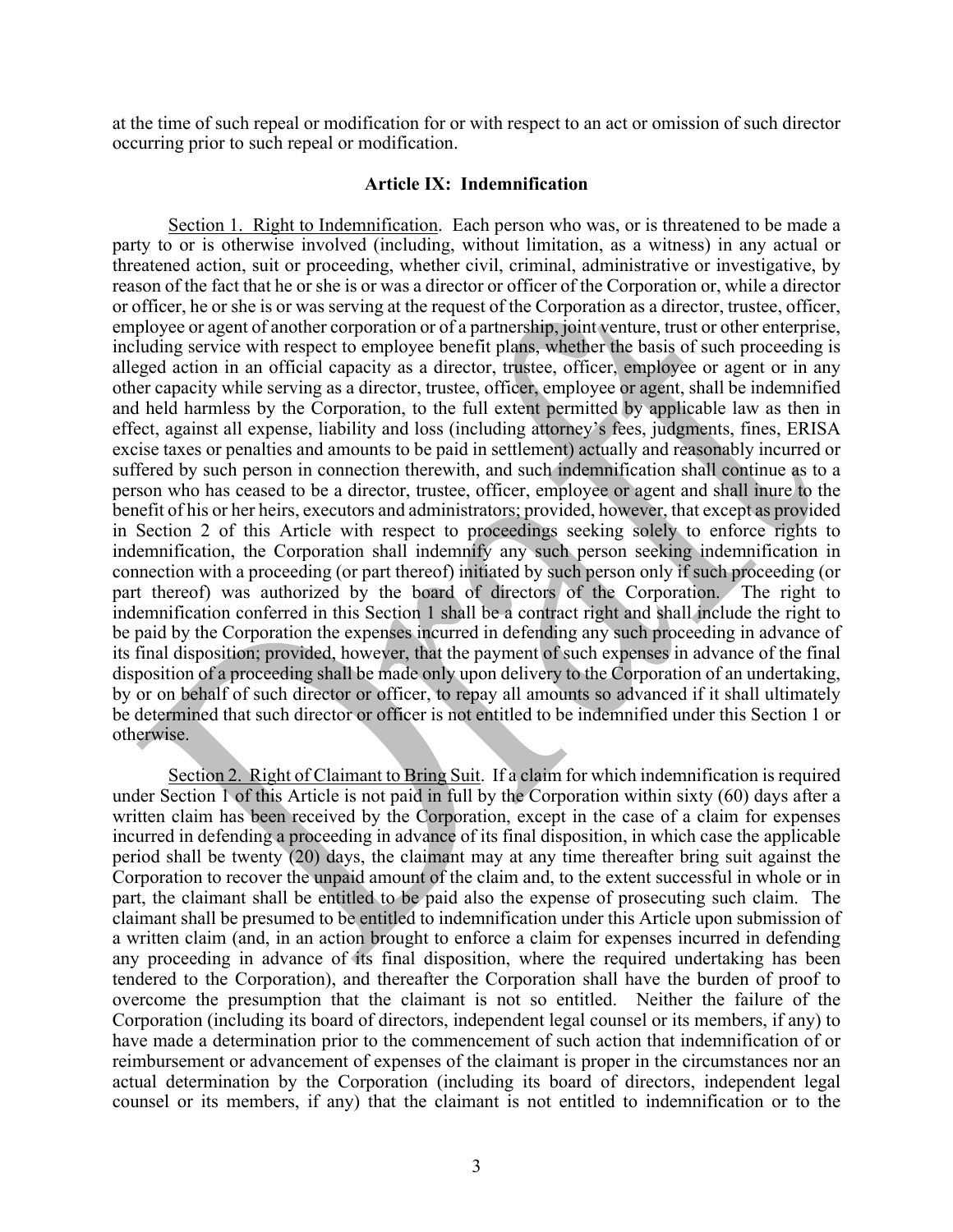reimbursement or advancement of expenses shall be a defense to the action or create a presumption that the claimant is not so entitled.

Section 3. Nonexclusivity of Rights. The right to indemnification and the payment of expenses incurred in defending a proceeding in advance of its final disposition conferred in this Article shall not be exclusive of any other right which any person may have or hereafter acquire under any statute, provision of the Articles of Incorporation, Bylaws, agreement, vote of members, if any, or disinterested directors or otherwise.

Section 4. Insurance, Contracts and Funding. The Corporation may maintain insurance at its expense to protect itself and any director, trustee, officer, employee or agent of the Corporation or another corporation, partnership, joint venture, trust or other enterprise against any expense, liability or loss, whether or not the Corporation would have the power to indemnify such persons against such expense, liability or loss under the Washington Business Corporation Act, as applied to nonprofit corporations. The Corporation may, without further membership action, enter into contracts with any director or officer of the Corporation in furtherance of the provisions of this Article and may create a trust fund, grant a security interest or use other means (including, without limitation, a letter of credit) to ensure the payment of such amounts as may be necessary to effect indemnification as provided in this Article.

Section 5. Indemnification of Employees and Agents of the Corporation. The Corporation may, by action of its Board of Directors from time to time, provide indemnification and pay expenses in advance of the final disposition of a proceeding to employees and agents of the Corporation with the same scope and effect as the provisions of this Article with respect to the indemnification and advancement of expenses of directors and officers of the Corporation or pursuant to rights granted pursuant to, or provided by, the Washington Business Corporation Act, as applied to nonprofit corporations, or otherwise.

# **Article X: Bylaws**

Subject to the provisions of these Articles of Incorporation, the Bylaws and Washington law, the authority to make, alter, amend or repeal Bylaws is vested in both the members and the Board of Directors as set forth in the Bylaws of the Corporation.

IN WITNESS WHEREOF, the undersigned has signed these Restated Articles of Incorporation this day of 1.1 and 1.20.

(Signature)